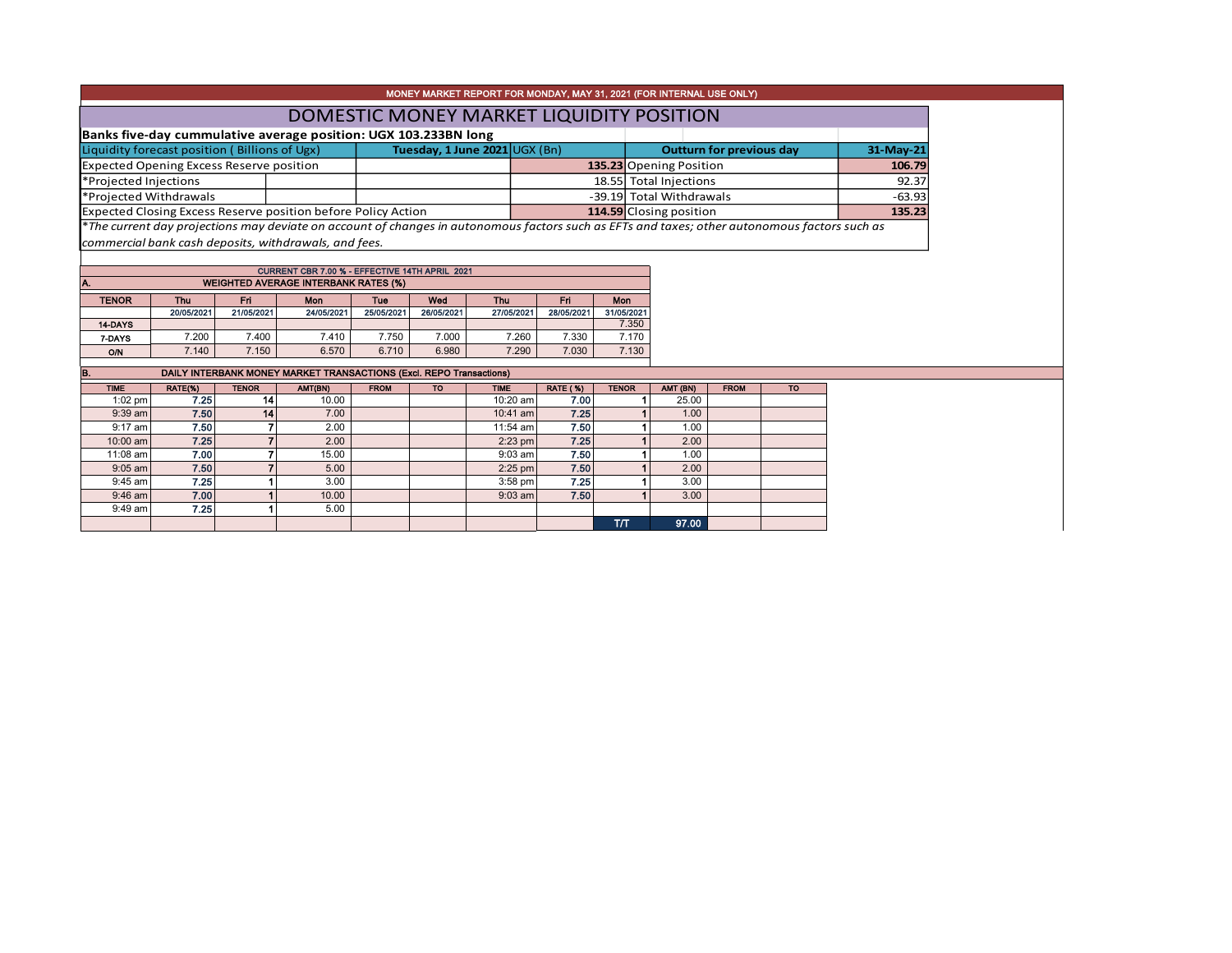

Total O/S Deposit Auction balances held by BOU up to 22 JULY 2021: UGX 1,239 BN Total O/S Repo, Reverse Repo & Deposit Auction balances held by BOU: UGX 2,190 BN

On-the-run O/S T-BILL STOCKs (Bns-UGX) **6,088.99** 01/06/2021 OMO ISSUE DATE AMOUNT WAR RANGE TENOR On-the-run O/S T-BONDSTOCKs(Bns-UGX) | 19,201.78 01/06/2021 REPO | 04-May - 187.50 7.000 | 2 TOTAL TBILL & TBOND STOCK- UGX **25,290.77** DAUT 06-May - 40.07 7.280 29 O/S=Outstanding DAUT 06-May - 500.38 7.717 56 MATURITY TOTAL STOCK YTM (%) CHANGE IN REPO 86-May - 425.00 7.**000** 7. (BN UGX) AT CUT OFF\* YTM (+/-) 10-May |- 600.50 **| 7.000** | 3 91 72.06 7.003 0.083 REPO 11-May 283.00 7.000 2 182 403.16 9.501 -0.248 DAUT 14-May - 26.75 7.662 55 364 | 5,613.76 | 10.700 | -0.700 | DAUT | 14-May |- 9.95 | **7.326 |** 27 2YR - 13.000 -0.550 REPO 14-May - 742.00 7.000 6 3YR | - | 12.800 | -1.197 | |REPO | 17-May|- 95.00 | **7.000 |** | 3 5YR | 1,589.27 | **15.100 | -1.400 |** |DAUT | 20-May |- 278.96 | **7.536 | |** 56 10YR 9,147.22 15.970 -0.030 DAUT 20-May - 2.98 7.328 28 15YR 7,447.58 14.400 -1.700 REPO 20-May - 441.00 7.000 7 20YR 1,017.70 16.990 -0.510 REPO 21-May - 305.00 7.000 6 Cut OFF is the lowest price/ highest yield that satisfies the auction awarded amount. REPO 25-May - 222.09 7.000 2 REPO 26-May - 136.00 7.000 1<br>DAUT 27-May - 35.70 7.649 56 DAUT | 27-May|- 35.70 | **7.649** | 56 DAUT | 27-May|- 44.05 | **7.316** | 28 REPO 27-May - 949.00 7.000 8 Eii) MONETARY POLICY MARKET OPERATIONS LAST TBIILS ISSUE DATE: 20-MAY-2021 (VERTICAL REPOS, REV-REPOS & DEPOSIT AUCTIONS) (Ei) STOCK OF TREASURY SECURITIES

WAR-Weighted Average Rate